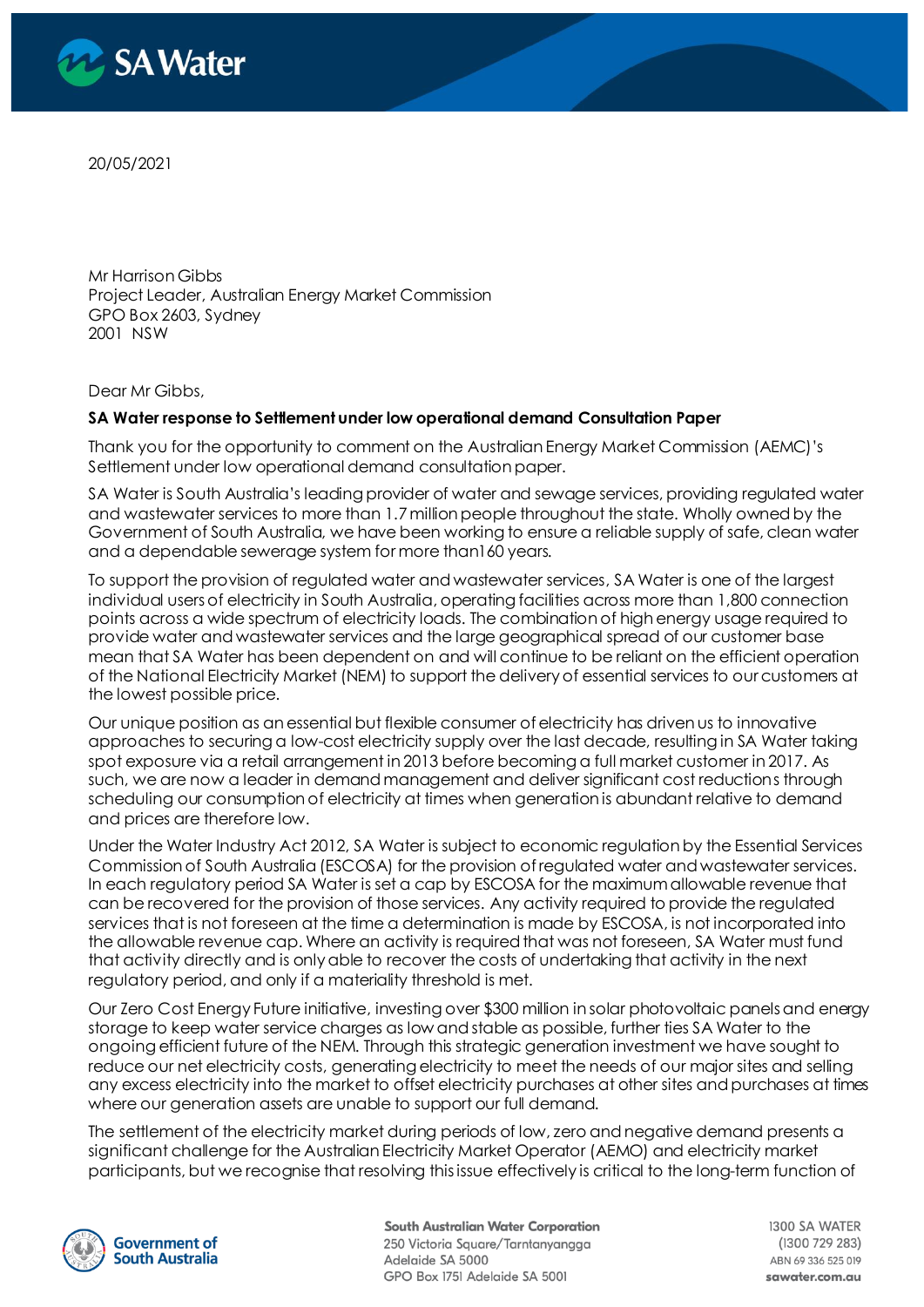the market. As such, we provide a response to the AEMC consultation paper in the attachment to this letter.

If you have any queries about this response, please contact Mr Andrew Wilkins, Energy Lead at [andrew.wilkins@sawter.com.au](mailto:andrew.wilkins@sawter.com.au) or (08) 7424 1877.

Kind regards,

 $49/$  $\rightarrow$ 

Andrew Jackson **Manager, Energy Services and Water Trading**

Phone: (08) 7424 1045 Email: [andrew.jackson@sawater.com.au](mailto:andrew.jackson@sawater.com.au)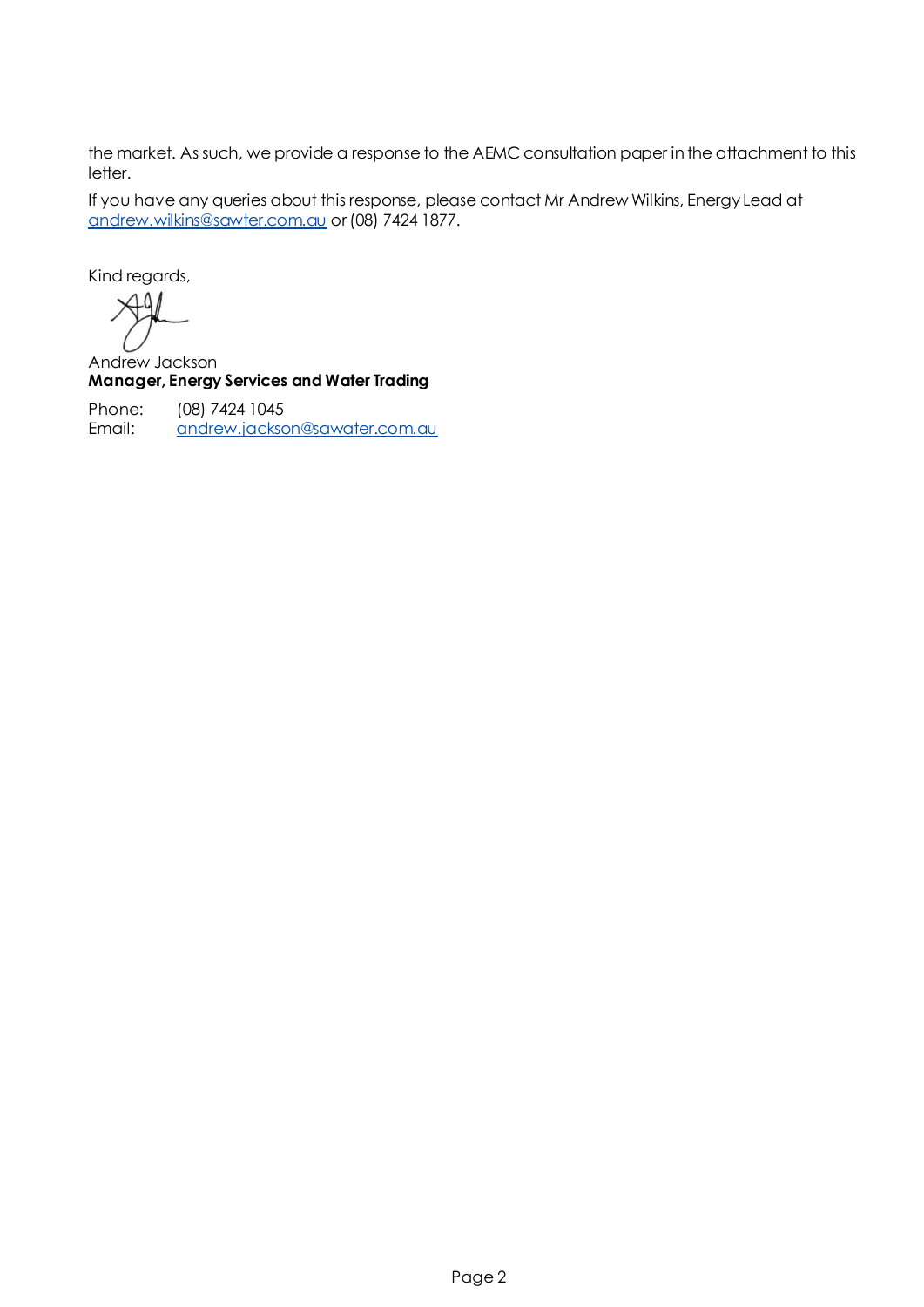

# **Settlement under low operational demand** STAKEHOLDER FEEDBACK TEMPLATE

The template below has been developed to enable stakeholders to provide their feedback on the questions posed in the consultation paper and any other issues that they would like to provide feedback on. The AEMC encourages stakeholders to use this template to assist it to consider the views expressed by stakeholders on each issue. Stakeholders should not feel obliged to answer each question, but rather address those issues of particular interest or concern. Further context for the questions can be found in the consultation paper.

### **SUBMITTER DETAILS**

|                                     | <b>ORGANISATION:</b> SA Water Corporation |
|-------------------------------------|-------------------------------------------|
| <b>CONTACT NAME:</b> Andrew Wilkins |                                           |
| <b>EMAIL:</b>                       | andrew.wilkins@sawater.com.au             |
| <b>PHONE:</b>                       | (08) 7424 1877                            |
| <b>DATE</b>                         | 20/05/2021                                |

#### **PROJECT DETAILS**

| <b>NAME OF RULE</b><br><b>CHANGE:</b>      | Settlement under low operational demand |
|--------------------------------------------|-----------------------------------------|
| <b>PROJECT CODE:</b>                       | <b>ERC 0327</b>                         |
| <b>PROPONENT:</b>                          | Infigen Energy Pty Ltd                  |
| SUBMISSION DUE 20 May 2021<br><b>DATE:</b> |                                         |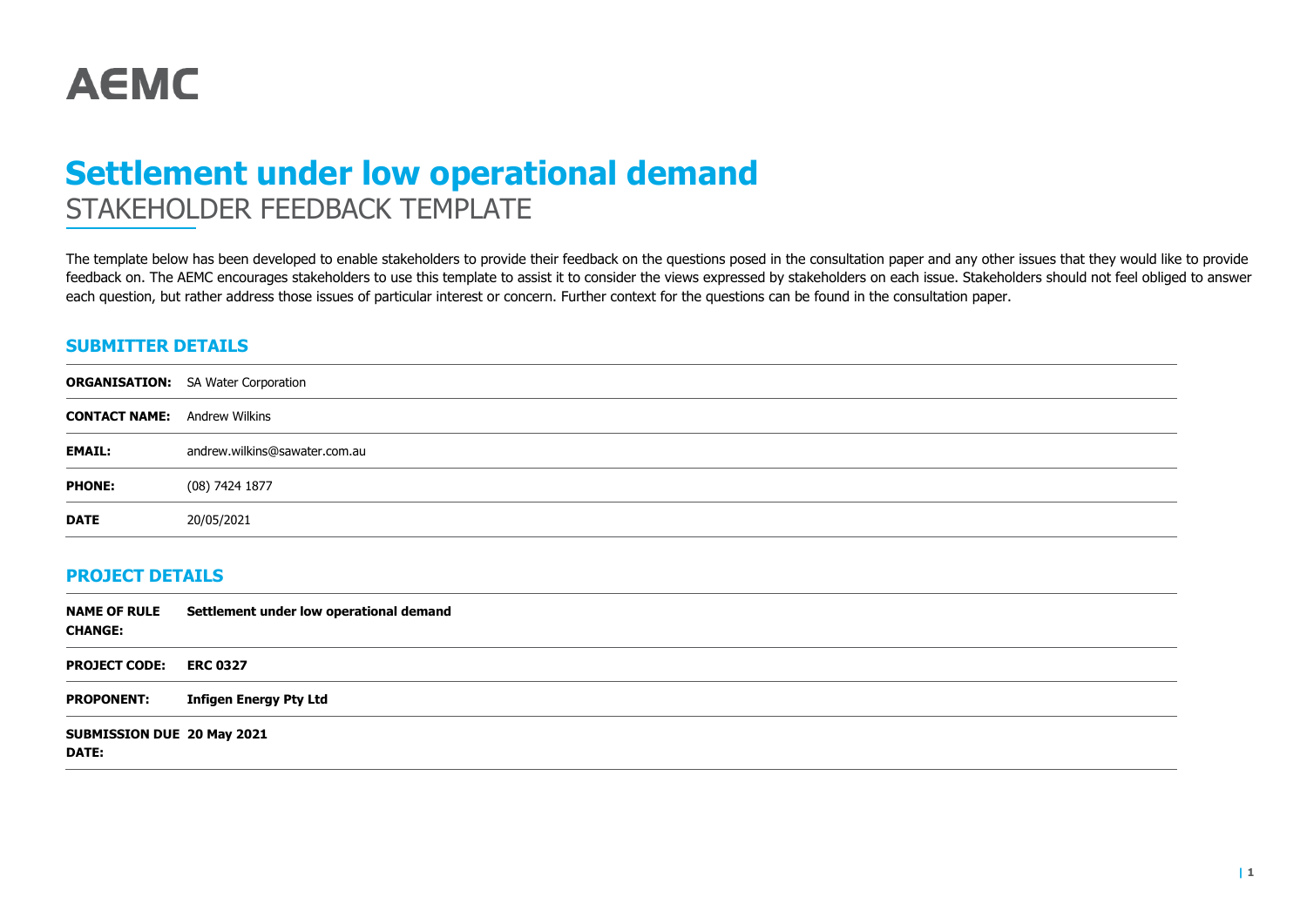

## **CHAPTER 3** – ASSESSMENT FRAMEWORK

| Question 1: Assessment framework                                                                            |                                                                                                                                                                                                                                                                                                                                                                                                                                                                                                       |  |
|-------------------------------------------------------------------------------------------------------------|-------------------------------------------------------------------------------------------------------------------------------------------------------------------------------------------------------------------------------------------------------------------------------------------------------------------------------------------------------------------------------------------------------------------------------------------------------------------------------------------------------|--|
| 1. Is the proposed assessment<br>framework appropriate for<br>considering Infigen's rule<br>change request? | In the consultation paper, the AEMC identifies four criteria to assess the proposed rule against:<br>Effective and proportionate risk management<br>Minimises uncertainty and market changes<br>Minimises regulatory and administrative burden<br>Providing efficient market signals<br>SA Water believes these criteria, are equally important and together are sufficient to determine if the proposed approach adequately<br>contributes to the achievement of the National Electricity Objective. |  |
| 2. Are there other relevant<br>considerations that should be<br>included in the assessment<br>framework?    | SA Water notes the key difference with the criteria in the NEM settlement under low, zero and negative demand conditions rule change is the<br>exchange of "Administrative certainty" in place of "Providing efficient market signals." SA Water is of the opinion that given the highly related<br>nature of these consultations, they should both use the same criteria for assessment of the proposed rule changes.                                                                                |  |

## **CHAPTER 4** – DETAILS OF THE RULE CHANGE REQUEST AND ISSUES FOR CONSULTATION

Question 2: Section 4.2.4 – Risks posed by low operational demand

| 1. Does the issue of low<br>operational demand give rise<br>to any barriers to entry,<br>inequities in cost or<br>competitive disruptions,<br>outside the issues identified<br>already? | SA Water accepts there is a very real risk that the market would not be able to be settled under current rules should there be zero operational<br>demand. SA Water also accepts that there has been an acceleration in the deployment of solar, particularly rooftop solar that could result in a<br>zero operational demand occurring ahead of the ESOO forecast of 2024. SA Water accepts that the risk remains real.<br>SA Water agrees that at low demand levels there is a risk of unintended consequences arising from the current settlement mechanism due to<br>over recovery from participants arising from the payment to participants who have net negative operating load. |
|-----------------------------------------------------------------------------------------------------------------------------------------------------------------------------------------|-----------------------------------------------------------------------------------------------------------------------------------------------------------------------------------------------------------------------------------------------------------------------------------------------------------------------------------------------------------------------------------------------------------------------------------------------------------------------------------------------------------------------------------------------------------------------------------------------------------------------------------------------------------------------------------------|
| 2. Are there any additional<br>issues around inefficient<br>bidding or market incentives<br>posed by low operational<br>demand?                                                         | We do not believe there are any additional, related issues that need to be addressed through this consultation.                                                                                                                                                                                                                                                                                                                                                                                                                                                                                                                                                                         |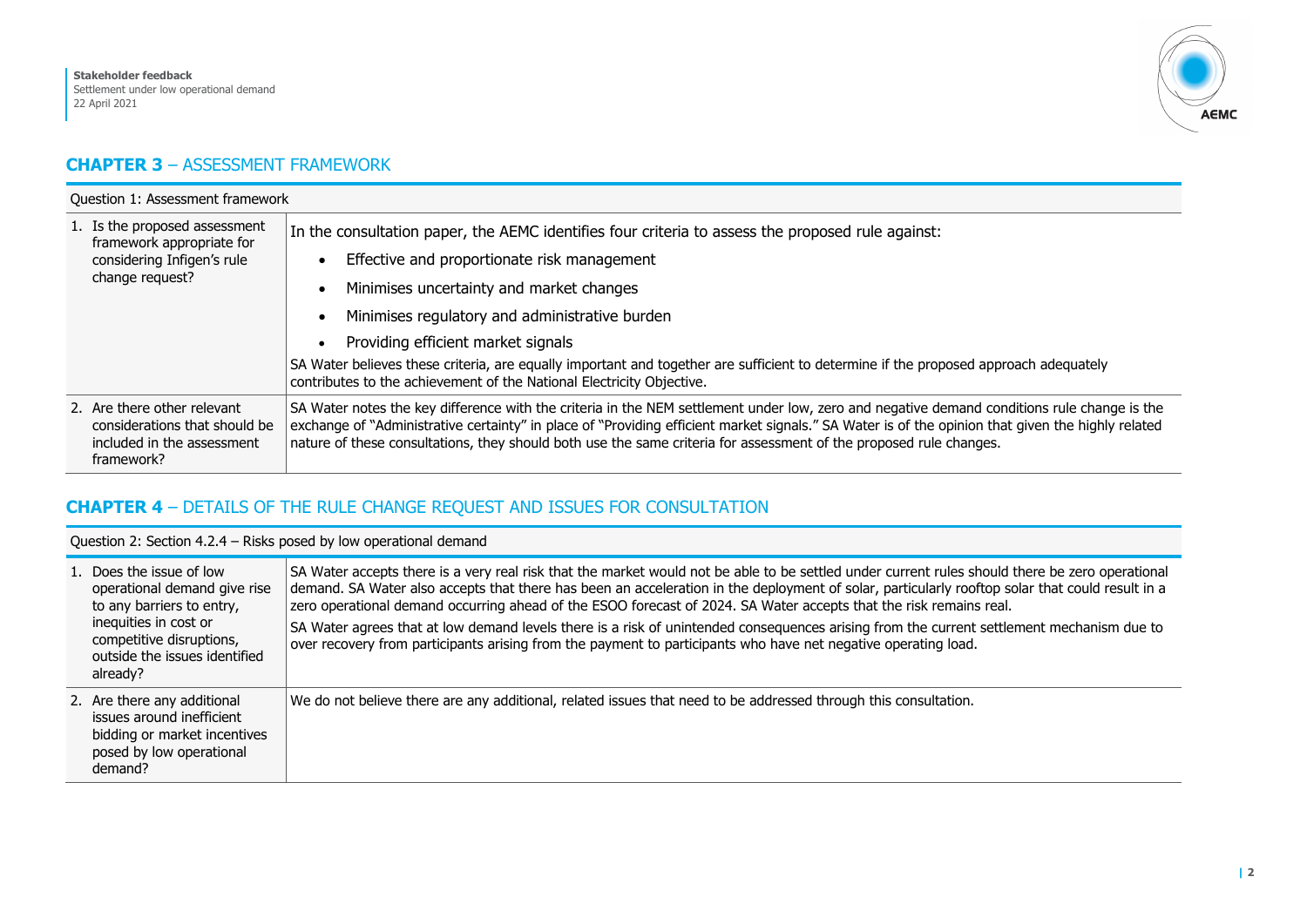

| 3. Are any of the<br>consequences identified by<br>Infigen or the AEMC already<br>being realised as the risk of<br>low operational<br>demand becomes more<br>imminent? In particular, has<br>this increased the costs on<br>market participants or<br>discouraged new market<br>participants? | SA Water believes that all participants in the market are aware of the potential consequences of these extreme low demand events, including<br>the potential for over-recovery due to negative customer operational demand in some circumstances. We agree that these risks are already<br>present and are likely increasing costs for some market customers in specific circumstances. However, at this stage we do not believe that<br>these have been a barrier to the entry of new market participants. |
|-----------------------------------------------------------------------------------------------------------------------------------------------------------------------------------------------------------------------------------------------------------------------------------------------|-------------------------------------------------------------------------------------------------------------------------------------------------------------------------------------------------------------------------------------------------------------------------------------------------------------------------------------------------------------------------------------------------------------------------------------------------------------------------------------------------------------|
|-----------------------------------------------------------------------------------------------------------------------------------------------------------------------------------------------------------------------------------------------------------------------------------------------|-------------------------------------------------------------------------------------------------------------------------------------------------------------------------------------------------------------------------------------------------------------------------------------------------------------------------------------------------------------------------------------------------------------------------------------------------------------------------------------------------------------|

Question 3: Section 4.3 – Proposed solution

|                                                          | 1. Is Infigen's proposed solution<br>the most appropriate way to<br>respond to the issue that it<br>has identified in its rule<br>change proposal? | SA Water prefers a solution which accurately settles the market under the prevailing conditions at the time, allowing market participants to<br>respond to actual market signals. We believe that the solution proposed in the Integrating energy storage systems into the NEM is the most<br>appropriate mechanism for addressing the concerns raised by Infigen and AEMO.          |
|----------------------------------------------------------|----------------------------------------------------------------------------------------------------------------------------------------------------|--------------------------------------------------------------------------------------------------------------------------------------------------------------------------------------------------------------------------------------------------------------------------------------------------------------------------------------------------------------------------------------|
|                                                          | 2. Are there any cross-border<br>impacts or other issues that<br>have not been identified that<br>require consideration?                           | No comment.                                                                                                                                                                                                                                                                                                                                                                          |
|                                                          | a commercial solution to the<br>problem raised?                                                                                                    | 3. Are any stakeholders aware of SA Water is not aware of a commercial solution.                                                                                                                                                                                                                                                                                                     |
| Question 4: Section $4.3.1$ – Implementation constraints |                                                                                                                                                    |                                                                                                                                                                                                                                                                                                                                                                                      |
|                                                          | 1. Given the time required to<br>.                                                                                                                 | SA Water accepts there is a very real risk that the market would not be able to be settled under current rules should there be zero operational<br>$\mathbf{1}$ . I cannot be a set of the set of the set of the set of the set of the set of the set of the set of the set of the set of the set of the set of the set of the set of the set of the set of the set of the set of th |

|  | 1. OVEN THE THILL LEGATED TO  | 3A WALEI ACCEDIS LITELE IS A VEH LEAL ISK LITAL LITE HIALKEL WOULD HOL DE ADIE LO DE SELLIED UNICH CUTTENL FUIES SHOUID LITELE DE ZEI O ODEFALIONAL |
|--|-------------------------------|-----------------------------------------------------------------------------------------------------------------------------------------------------|
|  | build, test and implement a   | demand. SA Water also accepts that there has been an acceleration in the deployment of solar, particularly rooftop solar that could result in a     |
|  | settlement rule change, is an | zero operational demand occurring ahead of the ESOO forecast of 2024. While noting the conservative nature of the forecasts from modelling          |
|  | additional rule likely to be  | commissioned by AEMO, SA Water accepts that the risk remains real.                                                                                  |
|  | beneficial before Integrating | Assuming the constraints identified by AEMO previously are appropriately tested, we accept that the implementation of an interim solution to        |
|  | energy storage systems into   | settlement under low, zero or negative demand is required, however we believe that the complexity of the change required to be made by              |
|  | the NEM rule takes effect?    | AEMO must be balanced against the scale of impact it has upon market participants particularly where it limits the ability for participants to      |
|  |                               | directly manage financial risk.                                                                                                                     |